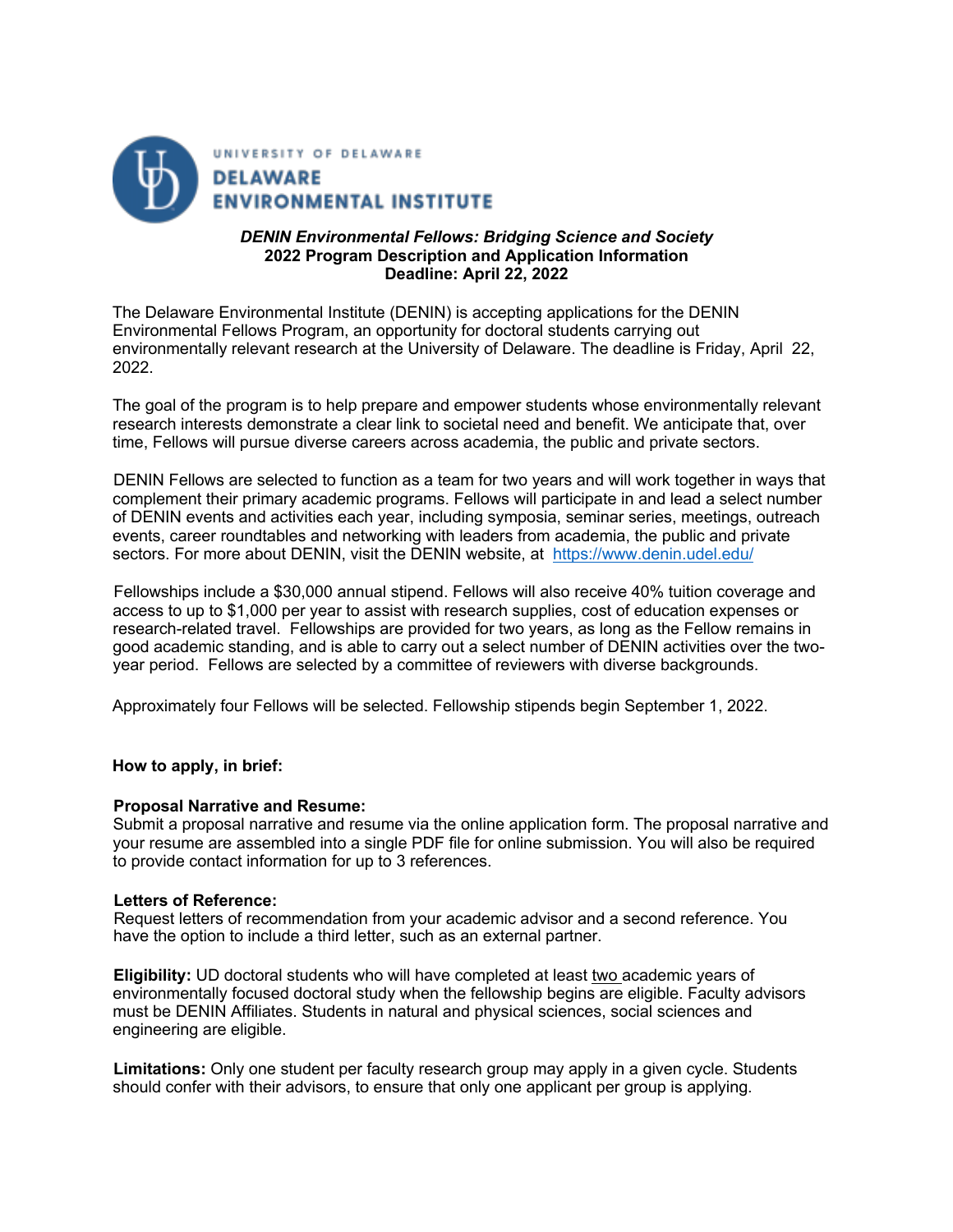**Focal areas of interest and funding sources:** Up to three fellowships will be funded through Delaware's NSF Project WiCCED, focused on research and solutions to challenges involving water quality and water security in the changing coastal environment of Delaware. Proposals relevant to this topic are encouraged.

A fourth fellowship will be supported by funds from generous DENIN donors. Thus, a broad array of environmental topics will be considered, including but not limited to sustainability, climate, biogeosciences, food security, habitat & biodiversity, environmental monitoring, and human dimensions of the environment, including environmental policy and environmental justice. Environmental resilience and amelioration of environmental damage are also of importance.

Overall, solutions-oriented research that may result in new technology, policies or processes that will be of use to others is of interest. Likewise, research expected to result in effective environmental policy, intellectual property, training or outreach, or a product or service that can be used in the near future to help resolve societal issues, is also of interest.

**Societal need:** All applications must show a clear link between the environmental research and the resolution of a significant societal need.

# **Application Instructions:**

**All applications are due by 5:00 PM, April 22, 2022.** Applications received after the deadline will not be reviewed. Please note that letters of reference are submitted separately. Applications are submitted through an online form. When an application is submitted, references will receive an email with instructions for how to upload a letter. Letters from references are due by Friday, April 29, 2022.

#### **Online submission form:**

**https://www.denin.udel.edu/students-page/denin-environmental-fellows/denin environmental-fellows-application/**

Follow page limits as noted. Crisp, succinct writing is encouraged. The page limits are guidelines for *maximum* length. You can save your application while you work on it, before final submission.

#### **Application Elements:**

Proposals should include the following elements. Note the page specifications below for the narrative and other sections; text in these sections should be single-spaced, at least 11-pt font, with 1-inch margins.

#### **1. Contact Information and Bio/Abstract**

Information you will need includes:

a) Applicant contact information and demographics. Advisor contact information. Name, address and email of your department's grant administrator/financial manager.

b) Names and emails of your references.

c) Bio/abstract

Provide a non-technical, one-paragraph abstract that describes your biographical information, current research focus, and how your research will impact society. Discuss your post- doctoral plans, such as further study and longer-term career interests. You may mention leadership positions, experience communicating science or experience with mentoring. The bio/abstract should be non-technical, and understandable to an educated general audience. It should be suitable for use in public reports, on websites, and reports to funders.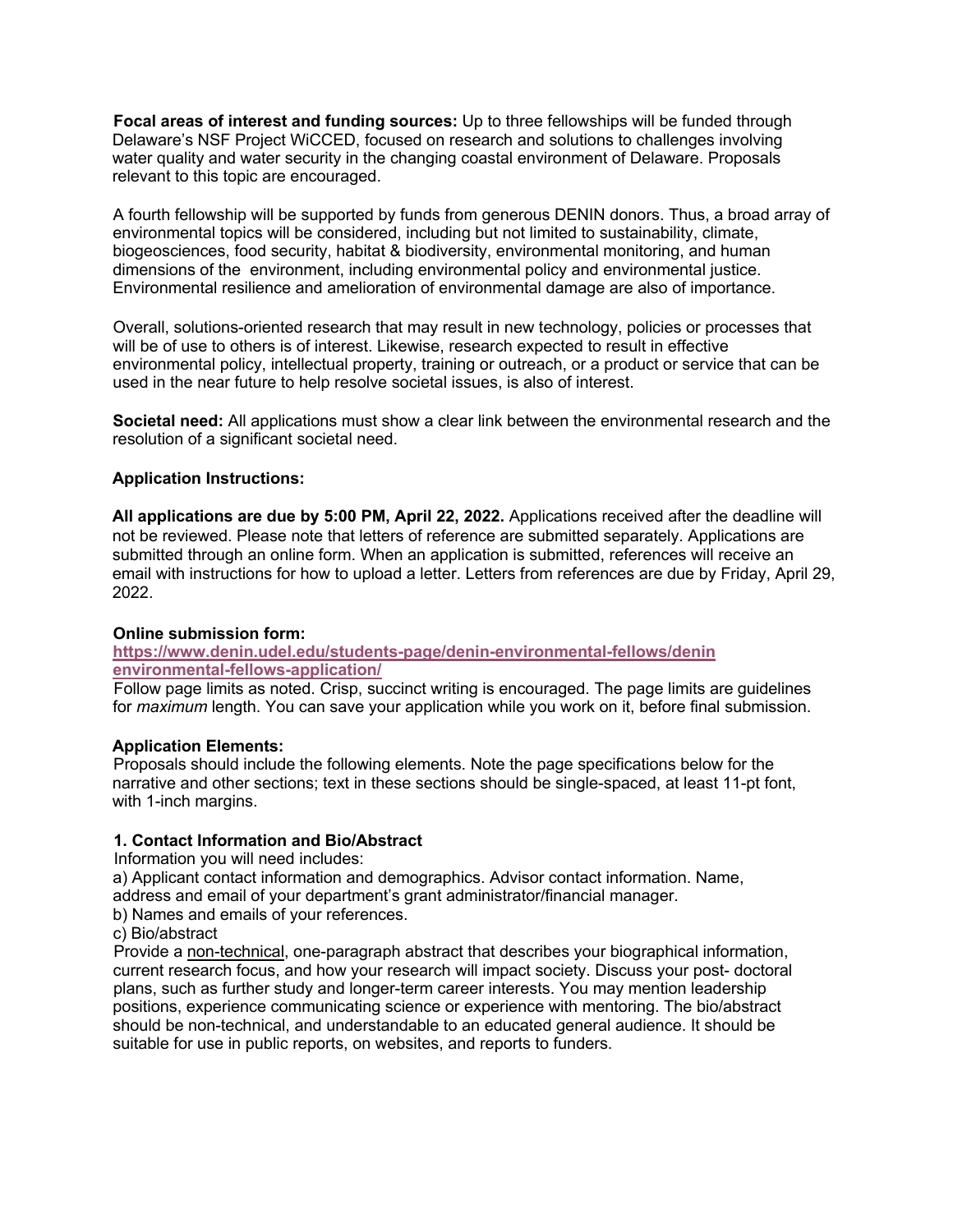### **The next section of your application is the Proposal Narrative and a 2-page resume. Upload these documents as a single .pdf file.**

# **2. Proposal Narrative and Resume (9 pages maximum)**

When preparing this narrative, please keep in mind that DENIN Fellowships fund high-potential future leaders, and are not exclusively focused on the technical, scientific content of your application. We welcome discussion of the larger context of your research, within your lab group, and more broadly. Please also bear in mind that the fellowship review panel will represent several disciplines in environmentally-related research, as well as non-scientists. To be a more competitive applicant, ensure that your proposal is understandable to a well-educated, but diverse audience. Please note that the narrative should be no more than 7 pages long, and your resume no more than 2 pages long. We welcome well-written narratives that are less than 7 pages long.

# **Proposal Narrative Sections**

#### a) Context and Research Focus

Discuss your background, and how you became interested in your research area. What is the larger context and significance of the research area you selected? Why would you like to be a DENIN Fellow? (1 page)

#### b) Intellectual Merit

Describe the research you are carrying out. State your hypothesis or research question. Discuss the theoretical grounding, existing literature, and plan for research. Discuss why the research is significant. Note areas that you think would be innovative. (1-2 pages)

#### c) Broader Impacts

How will your research address a societal need, or provide a benefit to society? What are the social dimensions or implications of your work? Describe how the activities of the proposed research can be linked to addressing needs and challenges of government, business or the non-profit sector. Describe what you have already done at UD that benefits the local or regional environment. Each proposal should identify an external contact/organization that might benefit from your research results; a letter of endorsement is not required but will enhance the proposal. (1 page)

#### d) Near-term Benefits

Discuss whether your research will result in new equipment, technology, advances in theory, guidelines, models or processes that will be of use to others. Discuss whether your research will result in patents or other intellectual property, or a product, service, or model that can be used in the near future to help resolve societal issues. Near-term benefit can also include assisting practitioners who can improve what they do, through your outreach or training. (up to 1 page)

### e) Communicating Science

How do you intend to communicate your research findings within the academic and broader scientific communities? As a DENIN Fellow, how could you share the results of your research with the media, decision-makers and the general public? Be specific (e.g., in what journals do you intend to publish or at what conferences will you present). What prior experience do you have in communicating research to non-academic audiences? Similarly, what ideas do you suggest for future DENIN Fellows to communicate science to non-academic audiences? How might DENIN Fellows continue to enhance the environmental community at UD and beyond? (up to 2 pages)

f) References Cited (1 page maximum)

# g**) Resume: 2 pages**

Provide a resume that includes your education, undergraduate and graduate GPA, work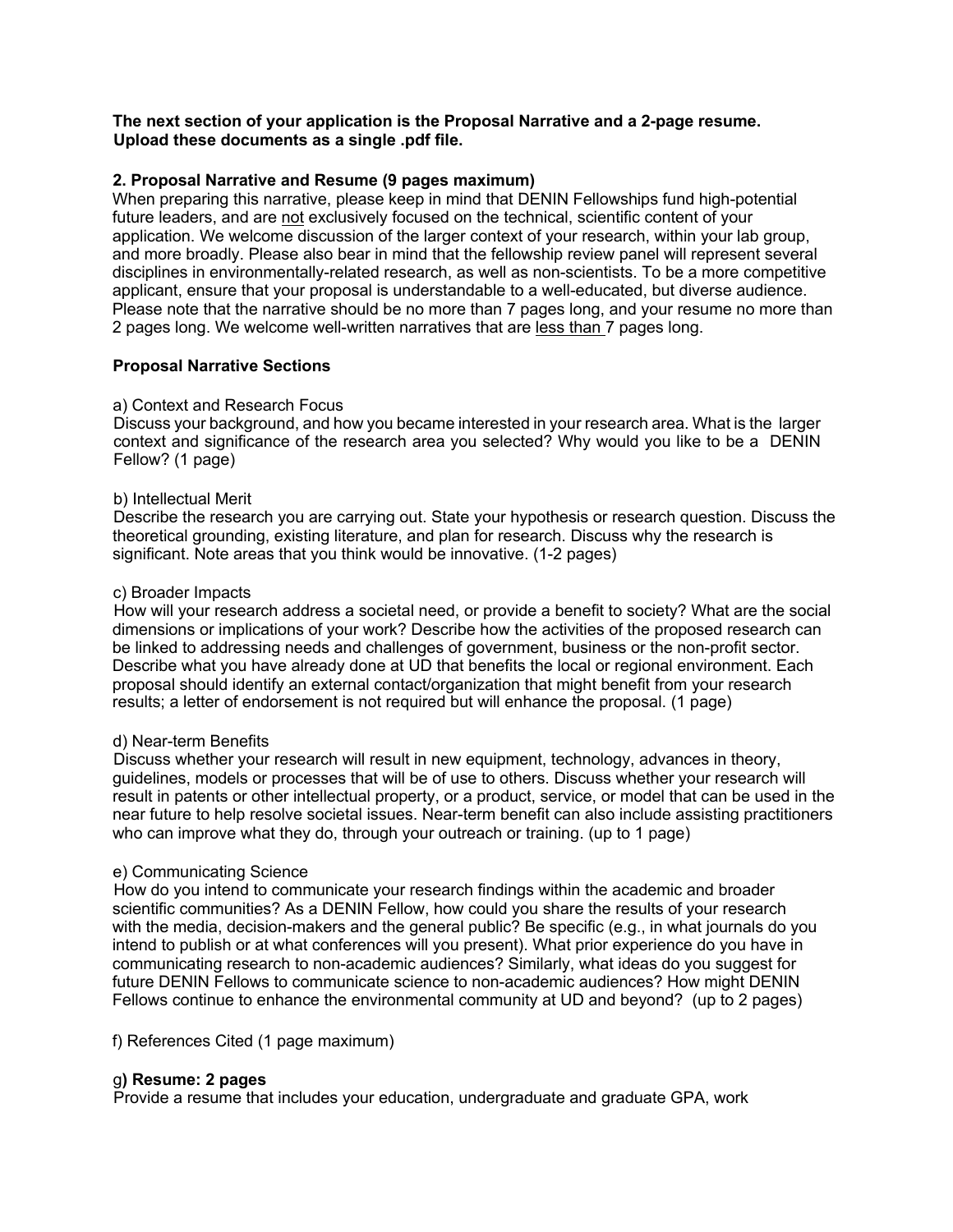experience, honors, awards and publications. (2 pages)

# **3) Letters of recommendation: no page limit**

Two recommendation letters are required. An additional third letter is optional. Inform your references that they will receive an email from the application software, requesting a letter. This request is emailed out as soon as you submit your completed application. The deadline for letters is Friday, April 29, 2022. Please also ask them to use this convention in the file name: "Yourlastname\_recommendation\_letter"

**3a) Advisor letter:** Your academic advisor's letter should discuss your potential as an environmental researcher who is able to link research (natural, physical, social science, engineering, humanities research) to societal needs. In the letter, your advisor should also commit to your support, after the DENIN Fellowship, until your degree is completed. Your advisor should write this statement of commitment in the letter.

**3b) Second recommendation letter:** Request your second letter from a faculty member or other individual who knows you and your work well. The second letter could be from a former research mentor, supervisor, or from a faculty member who knows you well from a class.

**3c) Optional third letter:** If you have a community partner, NGO collaborator, state agency contact, private sector partner, former or potential future employer or another person outside of the UD community who will interact with you as part of your research and to whom you will provide your research results, you have the option to ask this person to submit a third letter of reference.

# **HOW TO SUBMIT YOUR PROPOSAL**

To apply, submit your materials on the application site, at: https://www.denin.udel.edu/students page/denin-environmental-fellows/denin-environmental-fellows-application/.

After you have completed all required fields, and have uploaded your proposal narrative and resume as a single .pdf file, hit the Submit button.

When you hit the submit button, your references will receive a request for letters of recommendation. Letters are due Friday, April 29, 2022.

# **REPORTING AND OTHER REQUIREMENTS**

As noted earlier, fellowship recipients are funded through several sources, including contributions from DENIN donors, and through external grants, such as the National Science Foundation (NSF) EPSCoR RII grant to Delaware, in which DENIN is a partner. Fellows will be asked to complete a brief report annually, and this information will be provided to the National Science Foundation. Fellows may be invited to meet with donors, and to take part in DENIN External Advisory Board meetings. Fellows will also be required to attend the Annual Delaware EPSCoR State Meeting and to make presentations to the DENIN or EPSCoR communities.

**Questions?** Contact Jeanette Miller, Associate Director, Delaware Environmental Institute, at Jeanette(at)udel.edu.

**All of your online application documents are due by 5:00 PM, April 22, 2022. Your letters of reference are due on Friday, April 29, 2022.** 

# **Application FAQs:**

Q: How many students from each lab group can apply for a DENIN Fellowship?

A: One applicant from a given lab group is permitted in a given application cycle. Please confer with your advisor about your application.